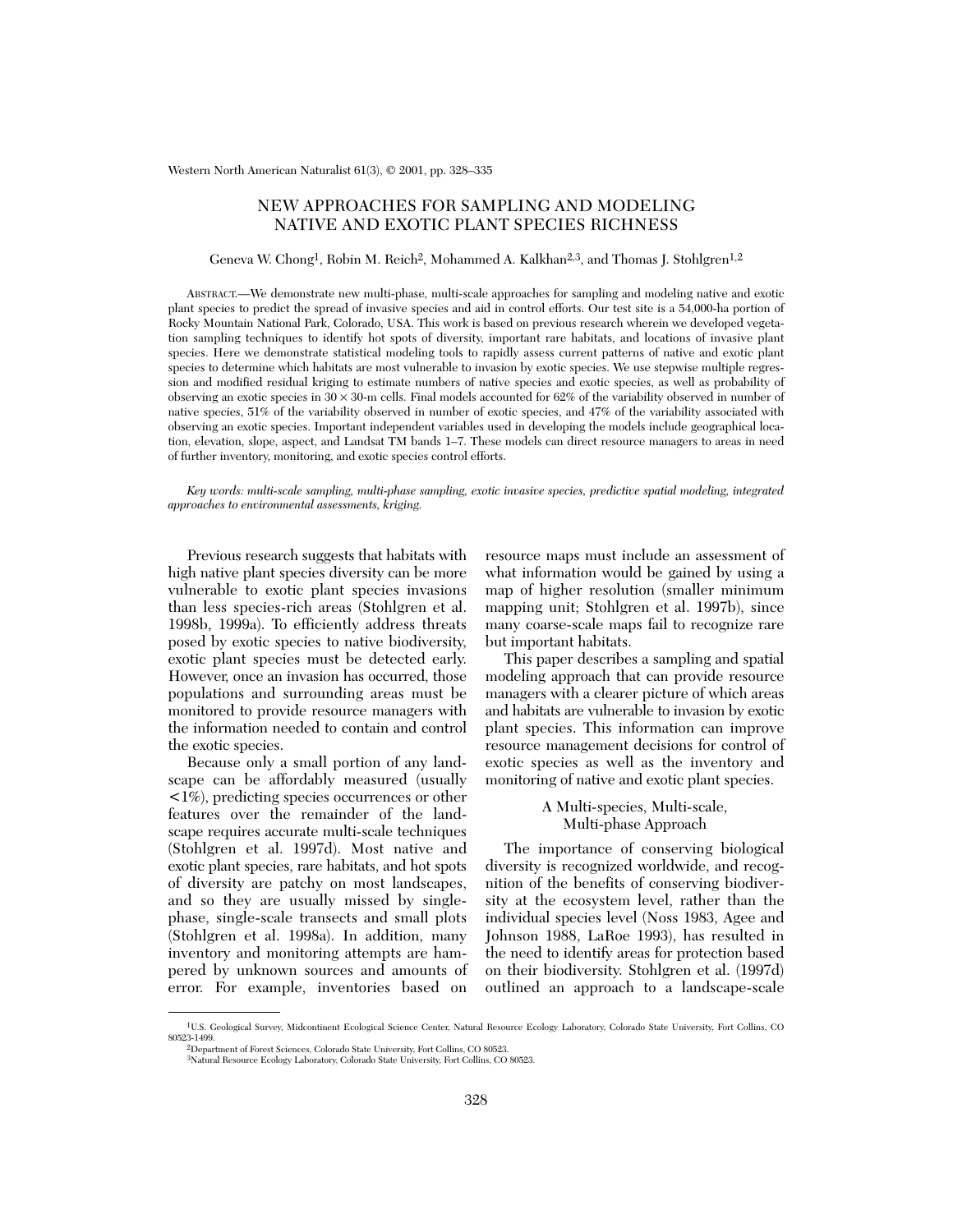assessment of plant diversity to complement the National GAP Analysis Program (Scott et al*.* 1993). The approach recognizes that the resolution of investigation is the 1st source of potential error in identifying important habitats for conservation. Common minimum mapping units (MMUs) of 100 ha, 50 ha, and 2 ha failed to identify rare but important habitats such as aspen stands in the Beaver Meadows area of Rocky Mountain National Park, Colorado (Stohlgren et al. 1997b). Aspen stands are a keystone habitat in this area with unique and rich assemblages of plants (Stohlgren et al. 1997c), birds (T. Mabee personal communication), and butterflies (Simonson 1998). Thus, a key feature of our approach is to sample rare and common habitats with a stratified random sampling design. Unbiased vegetation sampling sites are selected in each stratum (Stohlgren et al. 1997b).

A 2nd source of error in assessing patterns of biodiversity results from single-scale sampling techniques. A comparison of several common sampling techniques demonstrated that small, single-scale plot and linear transect techniques missed many locally rare species, both native and exotic (Stohlgren et al. 1998a). In addition, valid extrapolations to larger areas were impossible. The Modified-Whittaker nested vegetation sampling plot consists of a  $20 \times 50$ -m plot that contains ten 1-m<sup>2</sup> subplots (6 systematically arranged around the inside of the plot perimeter and 4 systematically arranged around the outside of the 100-m2 subplot perimeter), two 10-m2 subplots (in diagonally opposite corners of the plot), and one 100-m2 subplot (in plot center; Stohlgren et al. 1995, 1998a). The multi-scale data allow one to estimate the number of species found in an area larger than the area sampled (Stohlgren et al. 1997c).

Stohlgren et al. (1997c) tested a rapid biodiversity assessment using multi-phase, multiscale sampling in the Beaver Meadows area mentioned above. Multi-phase sampling refers to using ground-truth plots (Modified-Whittaker), aerial photos, and satellite images to sample a specific characteristic, such as vegetation cover, at overlapping locations (Kalkhan et al. 1995). These multiple layers of data allow assessment of the accuracy of satellite image vegetation classification, and classifications can be improved from multiple layers of data (Kalkhan et al. 1998). The multi-scale Modified-Whittaker vegetation plot sampling design allowed identification of hot spots of biodiversity and a reasonable estimate of the total number of plant species expected to be found in the study area.

# Data Comparability, Analysis, and Synthesis

In addition to identifying where species of interest and hot spots of diversity occur, multiple threats to native species diversity must be recognized so that appropriate management strategies can be developed. Using comparable sampling methods allows both local and regional analyses and monitoring of species diversity, for example, across management units. Sampling designs and methods must be able to accurately assess the effects of a particular management action or potential resource threat.

For example, data collected using the Modified-Whittaker plot have proven valuable for assessing impacts and outcomes. A grazing study in Rocky Mountain grasslands demonstrated that vegetation composition differences inside and outside grazing exclosures could not be attributed to the effects of grazing alone because of landscape heterogeneity in vegetation distributions that had not been sampled in earlier studies (Stohlgren et al. 1999b). Vegetation sampling in the U.S. central grasslands and Rocky Mountains showed that exotic plant species are invading areas with highest native plant species richness and cover (Stohlgren et al. 1998b, 1999a). Modified-Whittaker plots arranged along transects that cross forest ecotones in Rocky Mountain National Park, Colorado, provided information on understory species richness and species distributions (Stohlgren et al. 2000) and may provide a means to monitor changes in regional climate (Stohlgren et al. 1998c).

In recognition of the strengths of multiscale sampling, the U.S. Forest Service Forest Health Monitoring Program has modified its single-scale understory vegetation sampling method so that it is comparable to the multiscale Modified-Whittaker plot (Busing et al. 1999). Grand Staircase–Escalante National Monument, Utah, is using the multi-phase, multi-scale approach to inventory its vascular plant diversity and soil crust development (Stohlgren et al. 1997a). The Smithsonian Institution's Biodiversity Program has adopted the Modified-Whittaker vegetation sampling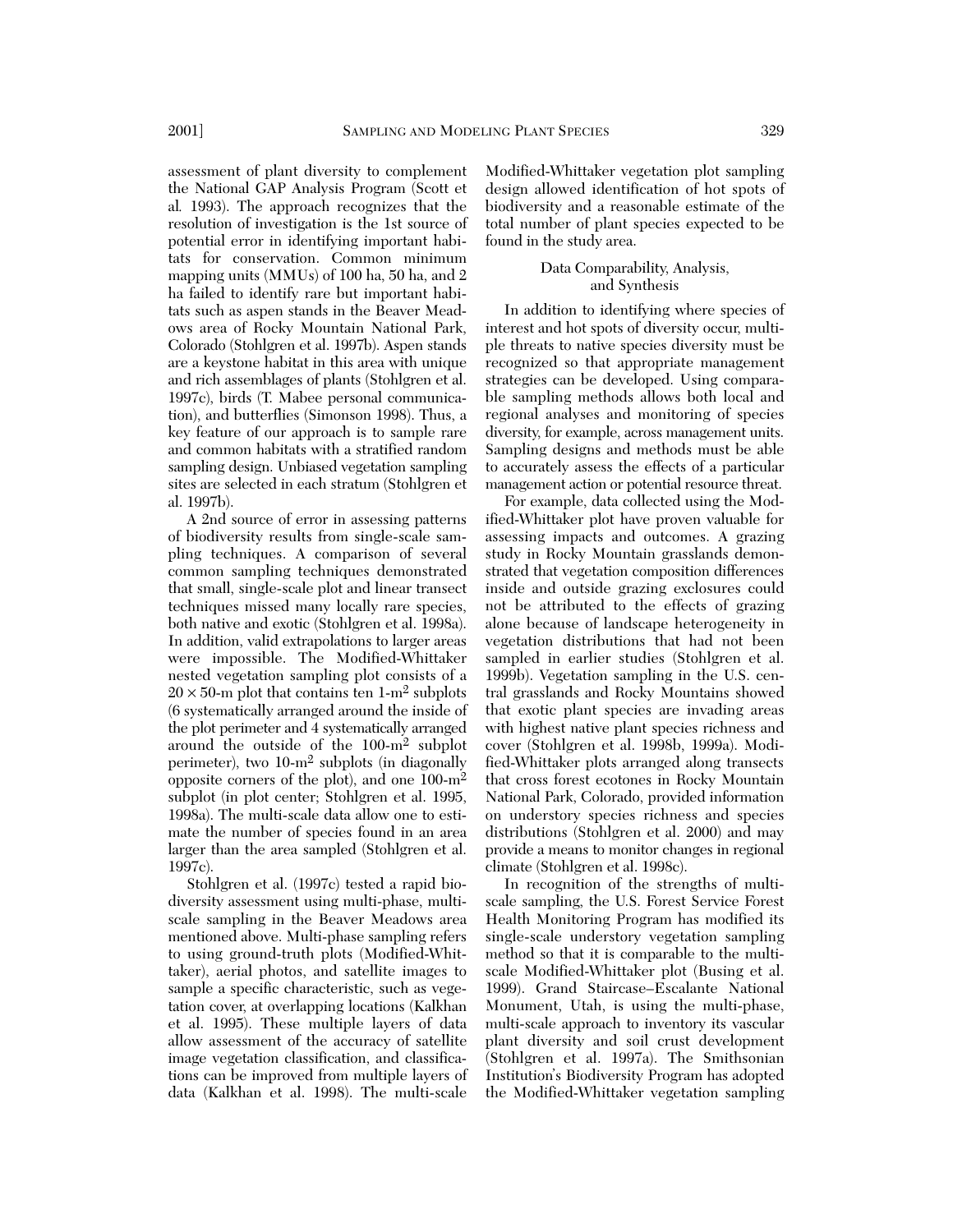| Variable           | Minimum          | Maximum | Mean  | Standard deviation |
|--------------------|------------------|---------|-------|--------------------|
| Number native      | $\boldsymbol{0}$ | 27      | 7.20  | 4.7                |
| Number exotic      | $\Omega$         | 6       | 0.59  | 1.0                |
| $E$ levation $(m)$ | 2443             | 3639    | 2778  | 271.8              |
| Slope $(\%)$       | $\boldsymbol{0}$ | 33.36   | 13.62 | 8.5                |
| Aspect             | 0                | 181     | 97.5  | 54.7               |
| Band 1             | 47               | 92      | 60.5  | 9.1                |
| Band 2             | 18               | 41      | 26.2  | 5.7                |
| Band 3             | 15               | 54      | 26.9  | 9.0                |
| Band 4             | 37               | 115     | 60.7  | 15.6               |
| Band 5             | 30               | 156     | 71.5  | 27.8               |
| Band 6             | 124              | 202     | 154.6 | 17.3               |
| Band 7             | 11               | 90      | 33.6  | 17.0               |

TABLE 1. Summary statistics of data used in modeling species richness (native and exotic) and presence of exotic species in a 54,000-ha area of Rocky Mountain National Park, Colorado.

design and successfully used the methods in Peru's Amazon basin (Stohlgren and Chong 1997). Many other federal and non-federal resource managers are adopting multi-scale approaches to inventory and monitor biodiversity.

Predictive models developed from multiscale data are an excellent example of data synthesis for resource management (Kalkhan et al. 2000). Modeling small-scale variability in landscape characteristics requires the generation of full-coverage maps depicting characteristics measured at points in the field (Reich and Bravo 1998). While many spatial data sets describing land characteristics have proven reliable for macro-scale ecological monitoring, these relatively coarse-scale data fall short in providing the precision required by more refined ecosystem resource models (Gown et al. 1994). Spatial statistics and geostatistics provide a means of developing spatial models that can be used to correlate coarse-scale geographical data with multi-scale field measurements of biotic and abiotic variables (Kalkhan and Stohlgren 2000).

In summary, we have developed an inventory and monitoring approach where the resulting data are useful for many different applications at various scales. In the remaining portion of the paper, we introduce some preliminary results from our spatial modeling approach as an example of data analysis and synthesis.

#### **METHODS**

#### Field Data

To demonstrate the model procedures discussed in this paper, we used Modified-Whittaker vegetation data (ninety-four 1000-m2

plots) from a 54,000-ha portion of Rocky Mountain National Park, Colorado, USA. Sample points were located based on stratified random sampling in vegetation cover types ranging from wet meadow to alpine tundra (procedure described in Stohlgren et al. 1997c). This data set is used to develop preliminary spatial models to predict species richness (native and exotic) and presence/absence of exotic species in  $30 \times 30$ -m cells.

#### GIS Data

The GIS database used to develop the models contained several coverages of independent variables thought to influence variability in species richness and the presence of exotic species. These included a 30-m-resolution Digital Elevation Model (DEM; Department of Interior, U.S. Geological Survey), which was used to create a 30-m grid overlay of percent slope and aspect (GRID, ARC/INFO; ESRI 1997). The database also included 30-mresolution overlays of Landsat TM bands 1 through 7. The point coverage of the sample data was used to extract point estimates of elevation, slope, aspect, and the digital numbers associated with the 7 Landsat bands (Table 1).

## Geostatistical Analysis

Multiple regression analysis was first used to explore variation in species richness and presence/absence of exotic species as a function of geographical location, elevation, slope, aspect, and Landsat TM bands 1–7 (Fig. 1). Stepwise regression was used to identify the best linear combination of independent variables.

Residuals of the regression models were computed and used for modeling their semi-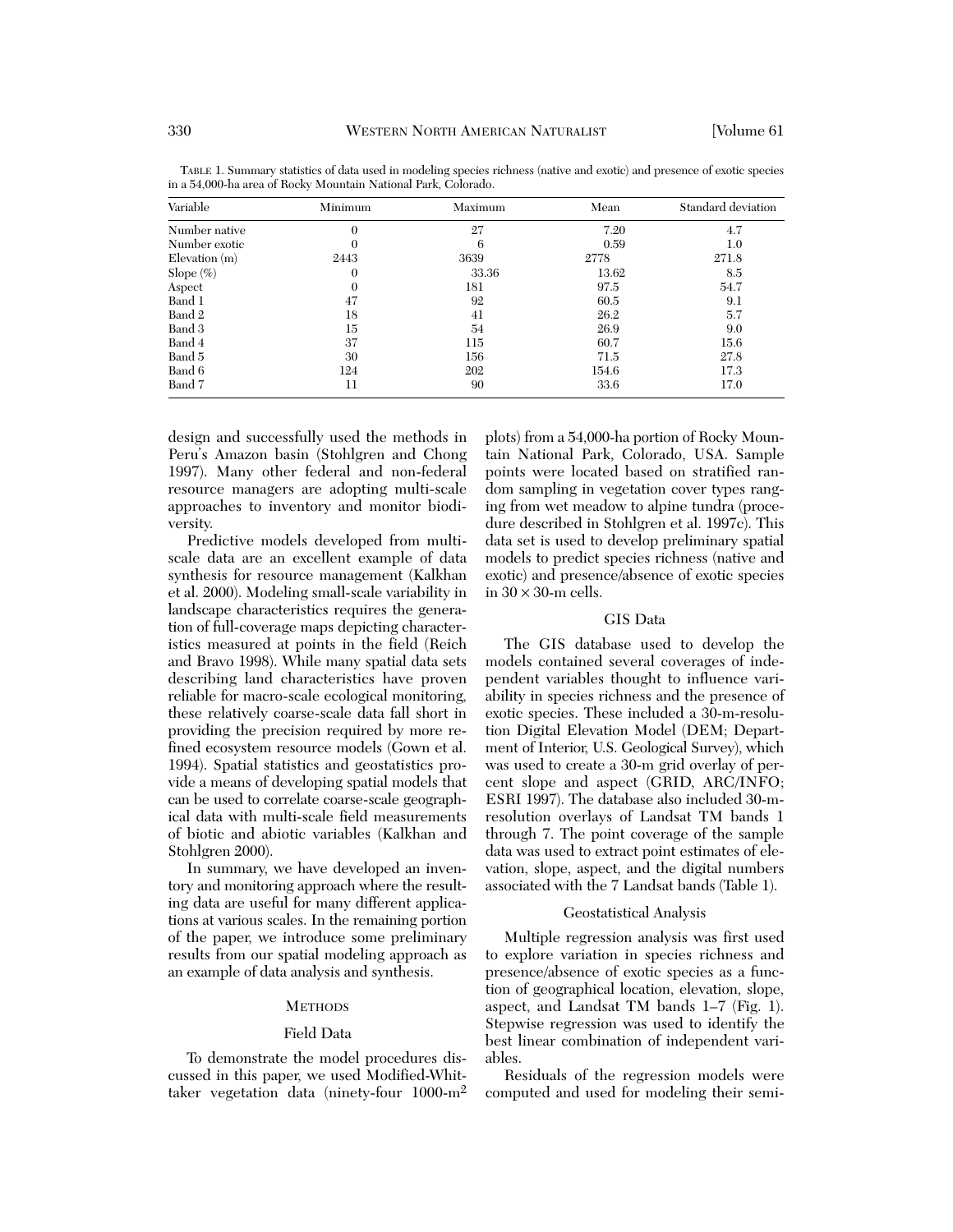

Fig. 1. Flow diagram of statistical procedures.

variograms. Model parameters were estimated using weighted least squares (Cressie 1985). We also analyzed residuals for spatial autocorrelation and cross-correlation (Czaplewski and Reich 1993, Reich et al. 1994, Bonham et al. 1995) with geographical variables. Inverse distance sampling was used to define the spatial weights matrix.

Estimates of the residuals were obtained using ordinary kriging. To obtain estimates of species richness (native and exotic) and presence of exotic species, we added regression estimates based on elevation, slope, aspect, etc., and estimated residuals computed using ordinary kriging. Kriging was carried out using the 4 nearest neighbors.

Modified residuals kriging models were cross-validated to assess variability in prediction errors. Cross-validation included deleting a single observation from the data set and predicting the deleted observation using remaining observations in the data set. We repeated this process for all observations in the data set. Summary statistics of estimated values were computed. Accuracies of the kriging models were assessed using the relative mean-squared error suggested by Havesi et al. (1992).

#### Spatial Integration

The ability to spatially model field data allows integration over any specified geographical region (i.e., point- and plot-level field data, management unit, watershed, region) to obtain a point estimate and associated standard error of prediction. This is accomplished by integrating the 3-dimensional response surface representing the variable of interest over the area of interest and dividing by the area. Since spatially modeled response surfaces can be represented as a grid in ARC/INFO (ESRI 1997), any specified region will contain a finite number (n) of grid cells of uniform size (i.e.,  $30 \times 30$  m). Our point estimate of a resource in some bounded region, A, is obtained by summing the point estimates associated with each cell,  $\Phi_i$ , and dividing by the number of cells in the bounded region. It is also possible to obtain estimates of variance. Resource managers can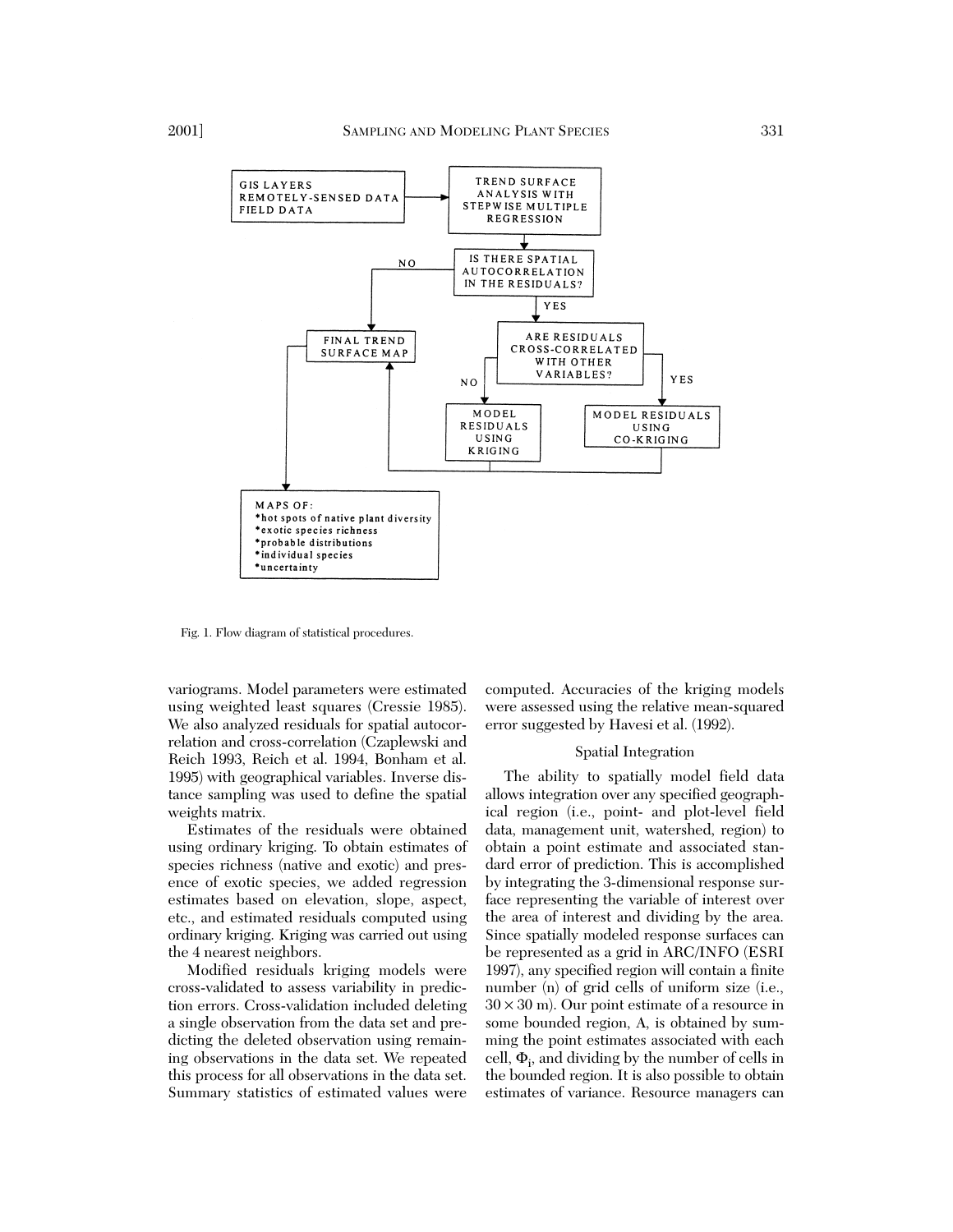use this information to determine which areas warrant further field data collection to increase model accuracy.

#### **RESULTS**

#### Regression Models

The regression model developed to describe variability in number of native species includes geographical location, elevation, and Landsat bands 1, 3, 5, 6, and 7 (Table 2). The positive correlation between elevation and number of native species suggests that species richness increases with increasing elevation. The number of native species was higher in northern and western portions of the study area. The significant Landsat TM bands provide information about differences in vegetation and soils throughout the study area and their influence on the richness of native and exotic species (Jensen 1996).

The regression model for number of exotic species includes geographical location, elevation, slope, aspect, and Landsat bands 2, 3, 5, 6, and 7 (Table 3). Exotic species were more prevalent in the southern and eastern portions of the study area and at lower elevations. The positive correlation with slope and the negative correlation with aspect indicate that exotic species are more prevalent on steeper, more northerly exposures. The positive correlation with number of native species indicates that exotic species are invading areas with high native plant species richness. This result agrees with the findings of Stohlgren et al. (1998b, 1999a) and Kalkhan and Stohlgren (2000).

The regression model to predict presence/ absence of exotic species is similar to the one developed for number of exotic species (Table 4). The same factors that influence number of exotic species also influence probability of observing an exotic species.

The regression models accounted for 21% and 31% of variability observed in number of native and exotic species, respectively. The model developed to predict presence/absence of exotic species accounted for 38% of observed variability. Residuals of the regression models were positively spatially autocorrelated at the  $alpha = 0.05$  level of significance. No significant cross-correlation was observed between residuals and independent variables used in developing the models. Residuals were approximately normally distributed.

TABLE 2. Regression model used to explain large-scale spatial variability of number of native species (in  $30 \times 30$ m cell) in a 54,000-ha area of Rocky Mountain National Park, Coloradoa. The x-, y-coordinates are in meters (UTM coordinates).

| Variable           | Coefficient | $P$ -value |
|--------------------|-------------|------------|
| Intercept          | –454.30     | 0.030      |
| X-coordinate       | $-0.0002$   | 0.0        |
| Y-coordinate       | 0.0001      | 0.015      |
| Band 1             | 0.3482      | 0.0        |
| Band 3             | $-0.3936$   | 0.0        |
| Band 5             | 0.1072      | 0.0        |
| Band 6             | 0.1452      | 0.0        |
| Band 7             | $-0.1683$   | 0.002      |
| $E$ levation $(m)$ | 0.0058      | 0.0        |

 ${}^{a}R^{2} = 0.208$ , standard error = 4.22,  $n = 940$  1-m<sup>2</sup> plots.

TABLE 3. Regression model used to describe large-scale spatial variability in number of exotic species (in  $30 \times 30$ m cell) in a 54,000-ha area of Rocky Mountain National Park, Colorado<sup>a</sup>. The x-, y-coordinates are in meters (UTM coordinates).

| Variable           | Coefficient | $P$ -value |
|--------------------|-------------|------------|
| Intercept          | 83.422      | 0.065      |
| X-coordinate       | 0.00003     | 0.0        |
| Y-coordinate       | $-0.00002$  | 0.039      |
| Band 2             | $-0.0966$   | 0.0        |
| Band 3             | 0.0560      | 0.007      |
| Band 5             | 0.0386      | 0.0        |
| Band 6             | $-0.0082$   | 0.074      |
| Band 7             | $-0.0528$   | 0.0        |
| $E$ levation $(m)$ | $-0.0011$   | 0.0        |
| Slope $(\%)$       | 0.0069      | 0.081      |
| Aspect             | $-0.0011$   | 0.066      |
| Number native      | 0.0803      | 0.0        |

 $aR^2 = 0.314$ , standard error = 0.839,  $n = 940$  1-m<sup>2</sup> plots.

TABLE 4. Regression model used to describe large-scale spatial variability in probability of presence of exotic species (in  $30 \times 30$ -m cell) in a 54,000-ha area of Rocky Mountain National Park, Coloradoa. The x-, y-coordinates are in meters (UTM coordinates).

| Variable           | Coefficient | $P$ -value |
|--------------------|-------------|------------|
| Intercept          | 38.89       | 0.05       |
| X-coordinate       | 0.000       | 0.001      |
| Y-coordinate       | $-0.000$    | 0.04       |
| Band 2             | $-0.045$    | 0.001      |
| Band 3             | 0.029       | 0.001      |
| Band 5             | 0.015       | 0.001      |
| Band 7             | $-0.019$    | 0.001      |
| $E$ levation $(m)$ | $-0.001$    | 0.001      |
| Slope $(\%)$       | 0.007       | 0.001      |
| Aspect             | $-0.001$    | 0.05       |
| Number native      | 0.037       | 0.001      |

 ${}^{a}R^{2} = 0.383$ , standard error =  $0.377$ ,  $n = 940$  1-m<sup>2</sup> plots.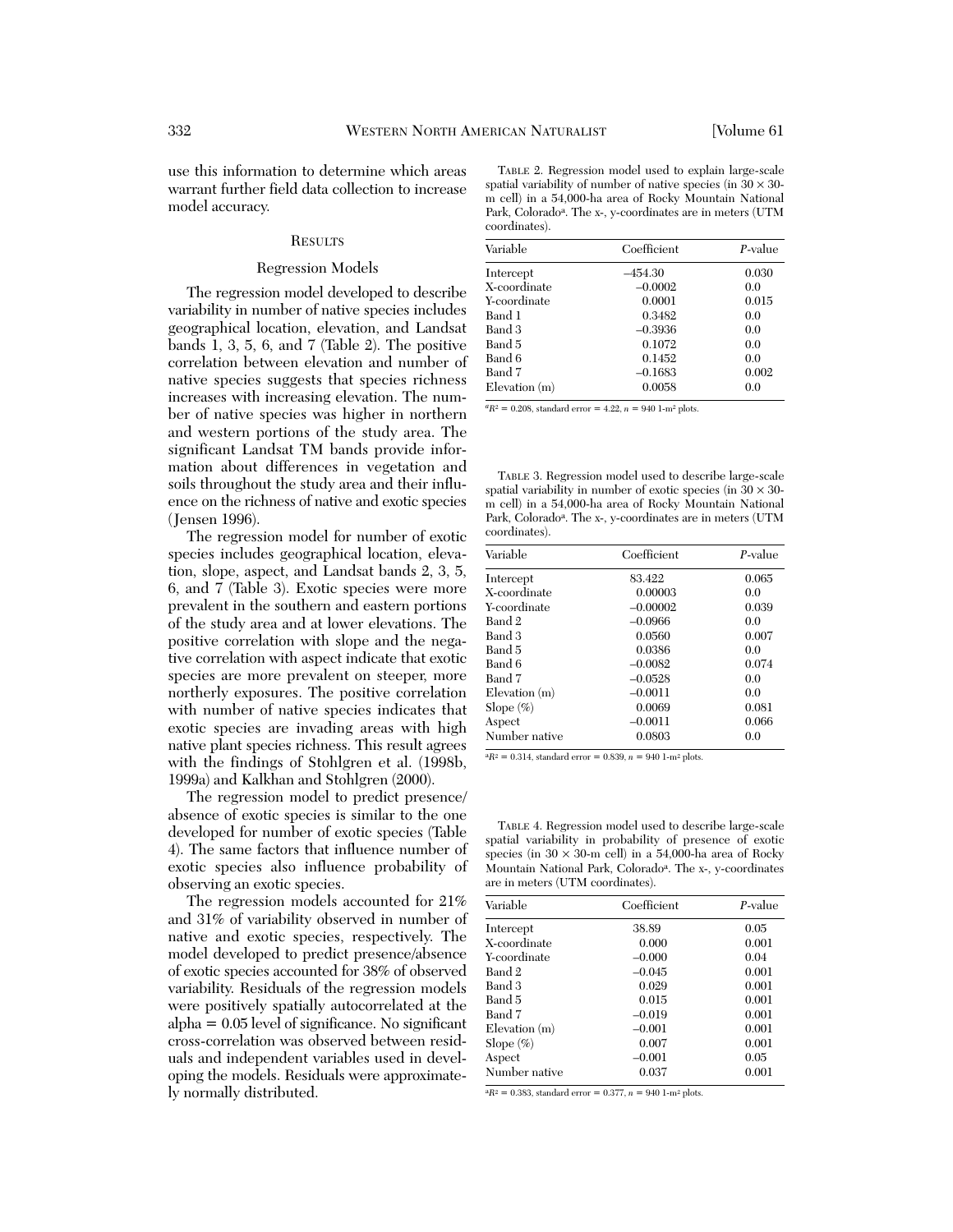| Regression<br>model | Nugget | Sill  | Range    | Semivariogram<br>model |
|---------------------|--------|-------|----------|------------------------|
| Native              | 15.94  | 1450  | 32704728 | exponential            |
| Exotic              | 0.763  | 1.117 | 151.4    | Gaussian               |
| Probably exotic     | 0.081  | 0.187 | 215.1    | Gaussian               |

TABLE 5. Parameter estimates of the semivariograms used to describe spatial continuity in the residuals.

#### Kriging

Model parameter estimates of the semivariograms for the 3 models are given in Table 5. The large range associated with residuals for native species suggests the presence of largescale spatial continuity in number of native species across the study area. In contrast, the small range associated with exotic species models indicates that exotic species occur in small patches throughout the study area. The large nugget effect relative to the sill for these 2 models also suggests a considerable variation within these patches.

The modified residual kriging model for number of native species had a relative meansquared error of 8.39 ( $R^2 = 0.625$ ), while, in comparison, the regression model had a relative mean-squared error of 17.81 ( $R^2 = 0.208$ ; Table 6). Kriging the residuals reduced the relative mean-squared error by 53%. The modified residual kriging model for number of exotic species had a relative mean-squared error of  $0.501$  ( $R^2 = 0.506$ ), which represents a reduction in relative mean-squared error of 29%. Similar mean-squared errors were observed for the probability model of exotic species. Larger errors associated with exotic species models are due primarily to the smallscale spatial heterogeneity associated with the occurrence and density of exotic species. This small-scale spatial heterogeneity makes it difficult to predict spatial variability in presence/absence or number of exotic species at the 1000-m2 plot scale.

#### **DISCUSSION**

We have outlined a comprehensive approach to sampling and modeling native and exotic plant species for natural resources management. Our approach provides an alternative to individual-based reaction-diffusion and spatially explicit simulation models and their assumptions and limitations (see Higgins et al. 1996). For example, the use of full-coverage, fine-

scale variables (e.g., Landsat TM data with a 30 × 30-m resolution) is a valuable addition to spatial modeling and addresses problems relating to lack of empirical data and inappropriate scales that affect previously mentioned types of models. Also, our approach is based on current species locations, and so no direct assumptions are made about dispersal or autecology (see Kot et al. 1996)

The multi-phase, multi-scale sampling and modeling methods are easily modified for application across management units and even biomes and taxonomic groups (e.g., birds and butterflies as well as plants). The sampling methods are efficient and accurate in the field, and the development of automated data management and analysis tools will facilitate data use for local management as well as basic research and synthesis.

Data collected for a rapid assessment of plant diversity patterns were immediately useful for modeling native and exotic plant distributions across the landscape (Kalkhan and Stohlgren 2000). This information could be used by resource managers to set priorities and quickly target hot spots of exotic plant diversity for control efforts. Alternatively, or simultaneously, they might target areas of recent invasion where control efforts are relatively less expensive. Likewise, corridors of invasion, such as roads and riparian zones, might be targeted for control (Greenberg et al. 1997, Stohlgren et al. 1998b).

Additional variables, such as soil characteristics, will enhance the models' predictive capabilities (Kalkhan and Stohlgren 2000). The combination of spatial statistics and stepwise multiple regressions greatly increased the predictive capabilities of our models for estimating the numbers of native and exotic species and the probability of encountering an exotic species. One of the strengths of this modeling approach is the ability to develop maps of "uncertainty" based on subsampling the data with Monte-Carlo simulations (Kalkhan et al.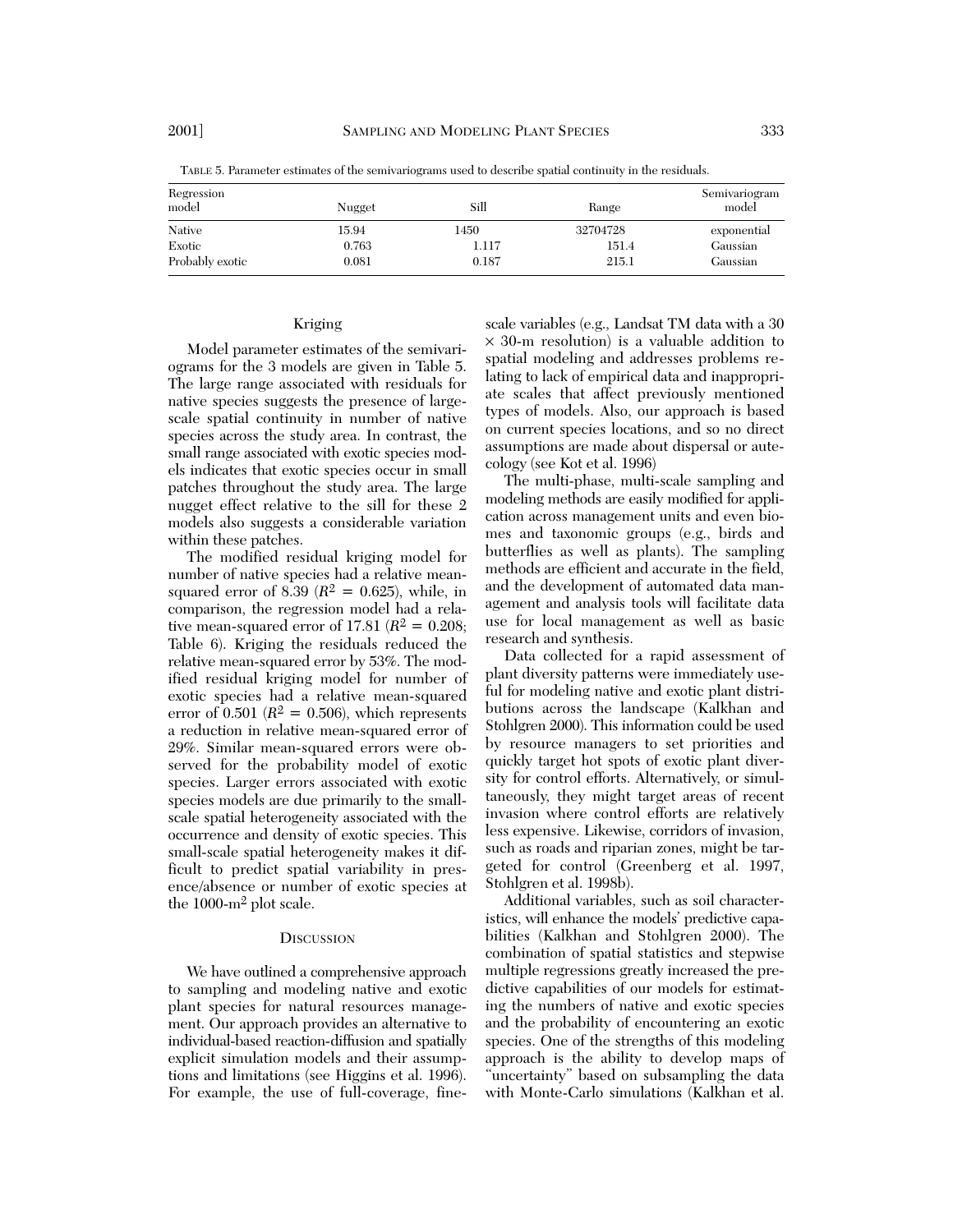TABLE 6. Relative mean-squared errors associated with estimating number of native and exotic species and probability of observing an exotic species in a  $30 \times 30$ -m cell.

| Regression<br>model | Estimation<br>technique | Relative<br>mean-squared<br>error | R <sup>2</sup> |
|---------------------|-------------------------|-----------------------------------|----------------|
| Native              | Regression              | 17.81                             | 0.208          |
|                     | Kriging                 | 8.39                              | 0.625          |
| Exotic              | Regression              | 0.704                             | 0.314          |
|                     | Kriging                 | 0.501                             | 0.506          |
| Probably exotic     | Regression              | 0.142                             | 0.383          |
|                     | Kriging                 | 0.121                             | 0.470          |

2000). This provides land managers with a spatial representation of the confidence of the model and completeness of plot data. The multi-phase sampling approach (i.e., data from ground-truth plots, air photos, and Landsat TM images) provides additional ways to assess vegetation classification accuracy and determine where more ground-truth plots are needed (Kalkhan et al. 1998).

Similar models can be developed for individual species in more restricted areas (with a greater density of sample points) to better understand their ecology (where they are able to occur) and patterns of spread. We are developing spatial models for many common invasive plant species in Rocky Mountain National Park to better understand the effects of grazing, natural and prescribed fire, and rapid climate change on invasive plant species.

#### ACKNOWLEDGMENTS

Many excellent taxonomists and field technicians, cited in individual papers, made this work possible. Funding was provided by the Biological Resources Division of the U.S. Geological Survey. The staffs of Rocky Mountain National Park, the Midcontinent Ecological Science Center, and the Natural Resource Ecology Laboratory provided invaluable support. Michelle Lee, Kelly Rimar, and an anonymous reviewer provided helpful comments on earlier drafts of the manuscript. To all we are grateful.

## LITERATURE CITED

- AGEE, J.K., AND D.R. JOHNSON. 1988. Ecosystem management for parks and wilderness. University of Washington Press, Seattle, WA. 237 pp.
- BONHAM, C.D., R.M. REICH, AND K.K. LEADER. 1995. A spatial cross-correlation of *Bouteloua gracilis* with site factors. Grasslands Science 41:196–201.
- BUSING, R., K. RIMAR, K.W. STOLTE, AND T.J. STOHLGREN. 1999. Forest health monitoring: vegetation pilot field methods guide. USDA Forest Service, Box 96090, Washington, DC 20090. 55 pp.
- CRESSIE, N. 1985. Fitting variogram models by weighted least squares. Mathematical Geology 17:563–586.
- CZAPLEWSKI, R.L., AND R.M. REICH. 1993. Expected value and variance of Moran's bivariate spatial autocorrelation statistic under permutation. Research Paper RM-309. U.S. Department of Agriculture, Rocky Mountain Experimental Range Station, Fort Collins, CO.
- ESRI. 1997. Environmental Systems Research Institute, Inc., 380 New York St., Redlands, CA 97373.
- GREENBERG, C.H., S.H. CROWNOVER, AND D.R. GORDON. 1997. Roadside soils: a corridor for invasion of xeric scrub by nonindigenous plants. Natural Areas Journal 17:99–109.
- GOWN, S.N., R.H. WARING, D.G. DYE, AND J. YANG. 1994. Ecological remote sensing at OTTER: satellite macroscale observation. Ecological Applications 4:322–343.
- HAVESI, J.A., J.D. ISTOK, AND A.L. FLINT. 1992. Precipitation estimation in mountainous terrain using multivariate geostatistics. Part I: structural analysis. Journal of Applied Meterology 3:661–676.
- HIGGINS, S.I., D.M. RICHARDSON, AND R.M. COWLING. 1996. Modeling invasive plant spread: the role of plant-environment interactions and model structure. Ecology 77:2043–2054.
- JENSEN, J.R. 1996. Introductory digital image processing: a remote sensing perspective. 2nd edition. Prentice-Hall, Inc., Upper Saddle River, NJ. 316 pp.
- KALKHAN, M.A., R.M. REICH, AND T.J. STOHLGREN. 1998. Assessing the accuracy of Landsat Thematic Mapper classification using double sampling. International Journal of Remote Sensing 19:2049–2060.
- KALKHAN, M.A., AND T.J. STOHLGREN. 2000. Using multiscale sampling and spatial cross-correlation to investigate patterns of plant species richness. Environmental Monitoring and Assessment 64:591–605.
- KALKHAN, M.A., T.J. STOHLGREN, AND M.B. COUGHENOUR. 1995. An investigation of biodiversity and landscapescale gap patterns using double sampling: a GIS approach. Proceedings of the Ninth Conference on Geographic Information Systems, Vancouver, BC, Canada.
- KALKHAN, M.A., T.J. STOHLGREN, AND Y. OTSUKI. 2000. Landscape-scale assessment of plant diversity: integration of spatial information and spatial statistics. Page 130 *in* Abstracts of the Ecological Society of America 85th Annual Meeting, 6–10 August 2000, Snowbird, UT.
- KOT, M., M.A. LEWIS, P. VAN DEN DRIESSCHE. 1996. Dispersal data and the spread of invading organisms. Ecology 77:2027–2042.
- LAROE, E.T. 1993. Implementation of an ecosystem approach to endangered species conservation. Endangered Species Update 10:3–6.
- NOSS, R. 1983. A regional landscape approach to maintain diversity. BioScience 33:700–706.
- REICH, R.M., AND V.A. BRAVO. 1998. Integrating spatial statistics with GIS and remote sensing in designing multi-resource inventories. Proceedings of the North American Symposium Toward a Unified Framework for Inventorying and Monitoring Forest Ecosystem Resources, Guadalajara, Mexico.
- REICH, R.M., R.L. CZAPLEWSKI, AND W.A. BECHTOLD. 1994. Spatial cross-correlation in growth of undis-